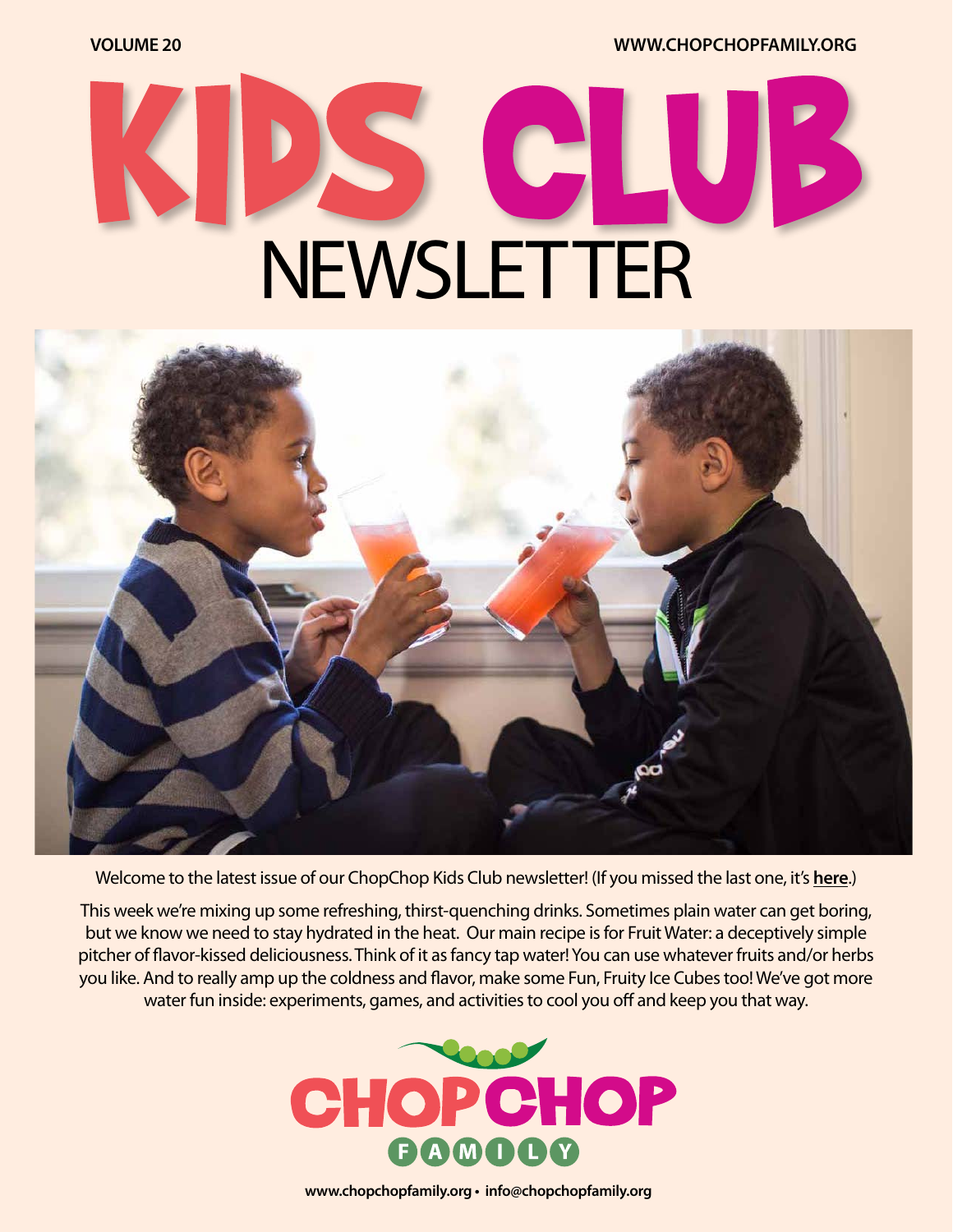## Fruit Water

Make a pitcher of refreshing fruit-flavored water. Pineapple—just plain pineapple—is our favorite, but of course you could use strawberries, kiwi, melon, lemon, or any fruit you like—and you can even add herbs, such as mint or rosemary!

> ❚ **HANDS-ON TIME:** 5 MINUTES❚ **TOTAL TIME:** 1 HOUR ❚ **MAKES:** 4 SERVINGS

#### **KITCHEN GEAR**

Measuring cup Pitcher 4 drinking glasses

#### **INGREDIENTS**

- 1 cup pineapple chunks, fresh, frozen, or no-sugar canned
- 4 cups cold water

#### **INSTRUCTIONS**

**Wash your hands with soap and water, then gather all your equipment and ingredients and put them on the counter.**

- 1. Put the pineapple chunks and water in the pitcher.
- 2. Refrigerate for 1 hour, then pour into the glasses, distributing the fruit evenly.

## **GET CREATIVE**

Try these combinations:

- Lemon slices and fresh mint leaves
- Apple chunks and fresh rosemary sprigs
- Melon cubes and fresh basil leaves
- Lime wedges and raspberries
- Orange wheels and strawberries

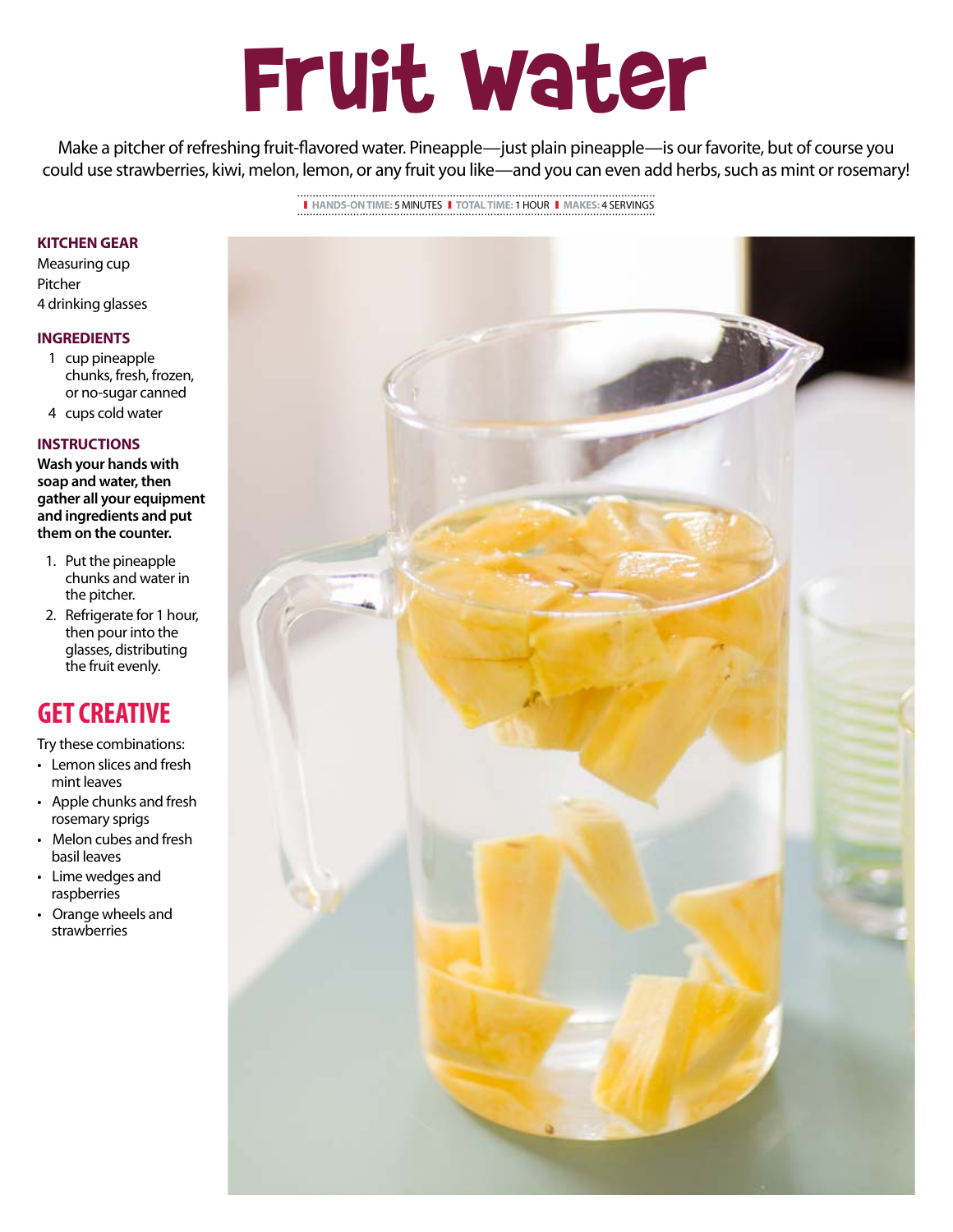## Try This Now: Fun, Fruity Ice Cubes

Freezing fruit into ice cubes is super easy, and it's a great way to dress up a glass of plain or bubbly water. (And water really is the best way to quench your thirst—especially in the summer, when you're active in the heat.) The fruit in the cubes looks pretty and tastes great too. **BY ADAM RIED**



### **TRY ANY OF THESE, OR A COMBINATION:**



WHOLE: grapes, raspberries, blackberries, blueberries, SLICED: strawberries, oranges, **DICED:** cherries, mint or basil or rosemary leaves

strawberries, oranges, lemons, limes



mango, kiwi, pineapple, peach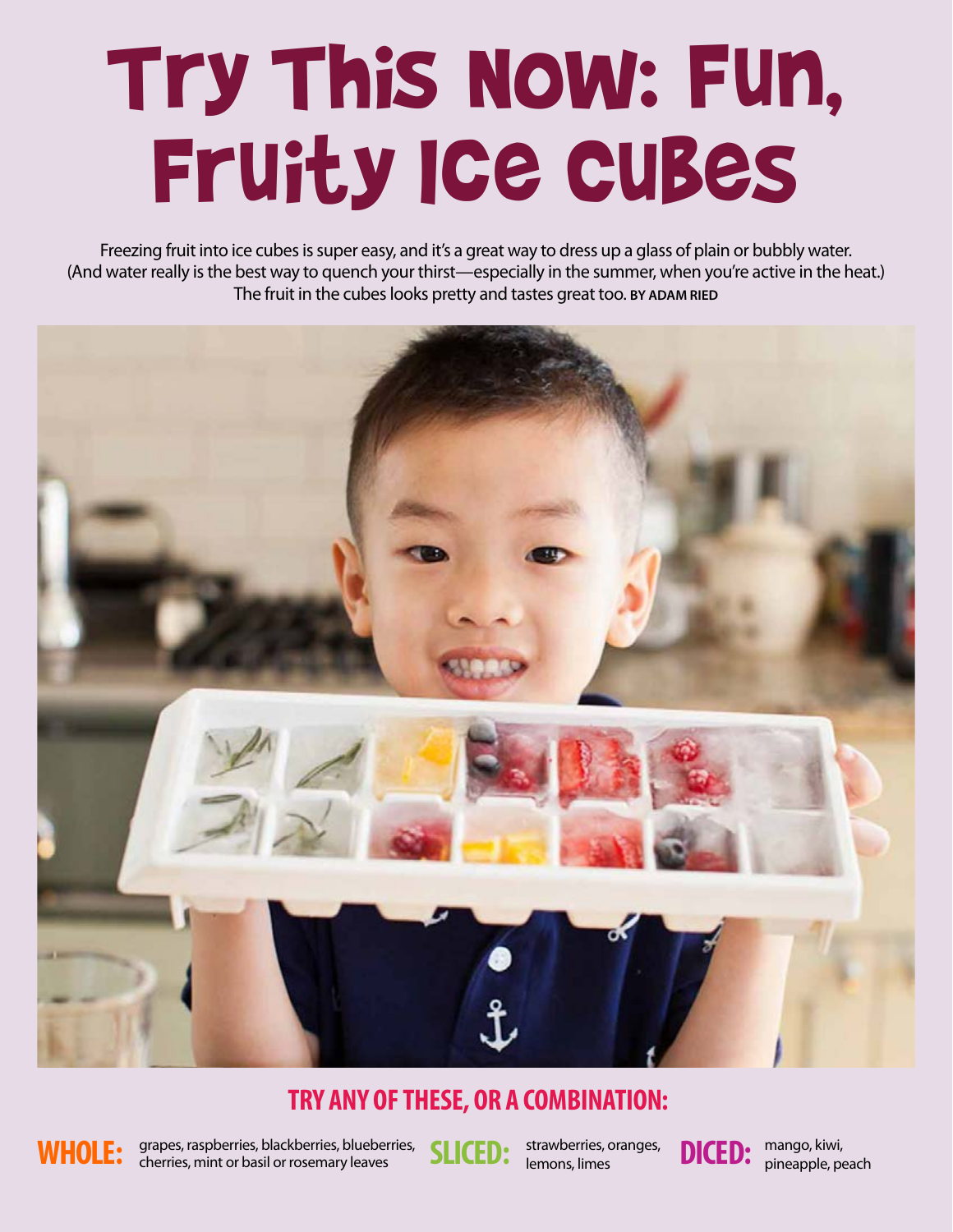

## Color-drinking Flowers

A plant's stem is like a straw that it uses to suck water up to its leaves and petals. This colorful experiment lets you really see nature in action!

#### **WHAT YOU NEED**

Clear jar or vase filled with water Food coloring White flowers, such as carnations, daisies, or roses

#### **INSTRUCTIONS**

- 1. Add 20 to 30 drops of food coloring to the water.
- 2. Cut the flower stems at an angle, and put them in the water.
- 3. Check on your flowers every now and then: after an hour; after a couple of hours; the next day.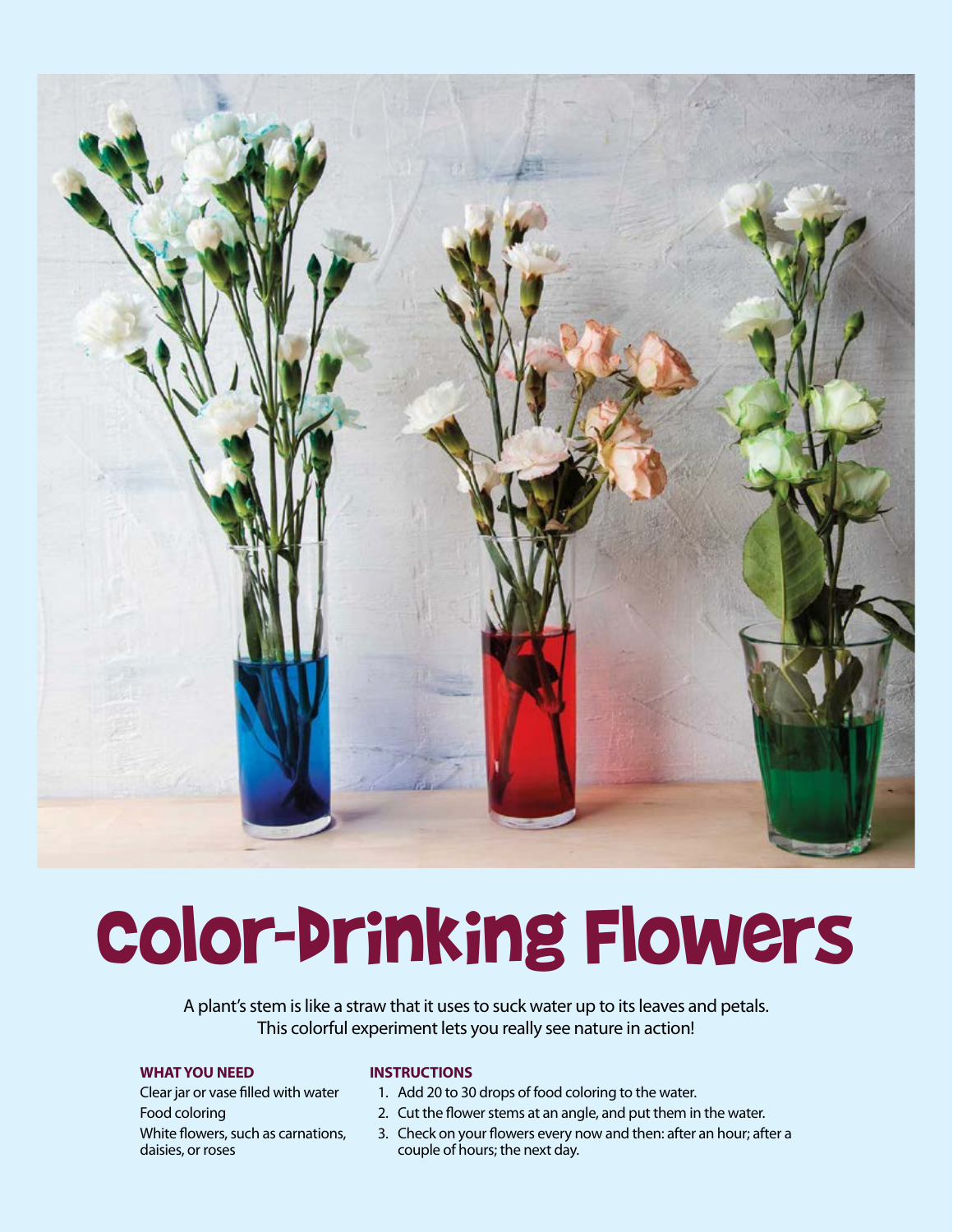

## **ACTIVITY: WATERY COLORS**

Draw a picture with washable markers, then "color" over them with ice: as the ice melts, the colors will run together in interesting ways. (Make sure to put down a waterproof tablecloth or plenty of newspaper first.) You can also use the ice to draw on colored construction paper. When the water dries, your picture will disappear!



## **GET MOVING: HOSE LIMBO**

If you've got a garden hose and a backyard, try playing hose limbo! One person holds the hose while the other people try to go under the stream without getting wet; get wet and you're out. (Bonus points for leaning back instead of crouching forward.) The hose handler lowers the stream after each successful limbo, until all the players are out. No hose? No problem! Play limbo indoors with a pool noodle or a yardstick and make a water-themed Spotify playlist to accompany your game.

## **EXPERIMENT: HOW MANY DROPS?**

For this experiment, all you need is an eye dropper, a glass of water, and a penny. Start by predicting how many drops of water you can fit on the penny before the water spills. Now test it out. Could you fit more drops or fewer than you'd predicted? Do you know why? Look up "surface tension." Can you think of any other examples of surface tension in your daily life?



## **STILL THIRSTY?**

Try one of these recipes.

**Bubbly Water with a Twist:** www.chopchopfamily.org/recipe/bubbly-water-with-a-twist/ **Cucumber-Mint Water:** www.chopchopfamily.org/recipe/cucumber-mint-water/ **Citrus Pitcher:** www.chopchopfamily.org/recipe/citrus-pitcher/ **Fruity Cider Punch:** www.chopchopfamily.org/recipe/fruity-cider-punch/

**Grapefruit Fizz:** www.chopchopfamily.org/recipe/grapefruit-fizz/ **Cucumber Agua Fresca:** www.chopchopfamily.org/recipe/cucumber-agua-fresca/ **Homemade Orange Soda:** www.chopchopfamily.org/recipe/homemade-orange-soda **Pomegranate Sparkler:** www.chopchopfamily.org/recipe/pomegranate-sparkler/ **Minty Sun Tea:** www.chopchopfamily.org/recipe/minty-sun-tea/



## **WHERE IN THE WORLD? "TRAVEL" TO COLD PLACES**

Sometimes when it's really hot outside, imagining somewhere really cold helps you feel cooler. Use a map or what you already know and think of a cold place. (Remember: Different hemispheres have different seasons, so it's almost winter in some parts of the world!) Look online and learn some facts about that place. Then, make a travel brochure about the different things you can do there. Share it with your family and take a "vacation" there by trying out an activity from that place. For instance, maybe you can learn a dance from Russia or walk like a penguin from Antarctica. Or freeze some favorite figurines in a plastic container full of water and pretend to rescue them as they melt in a wading pool.